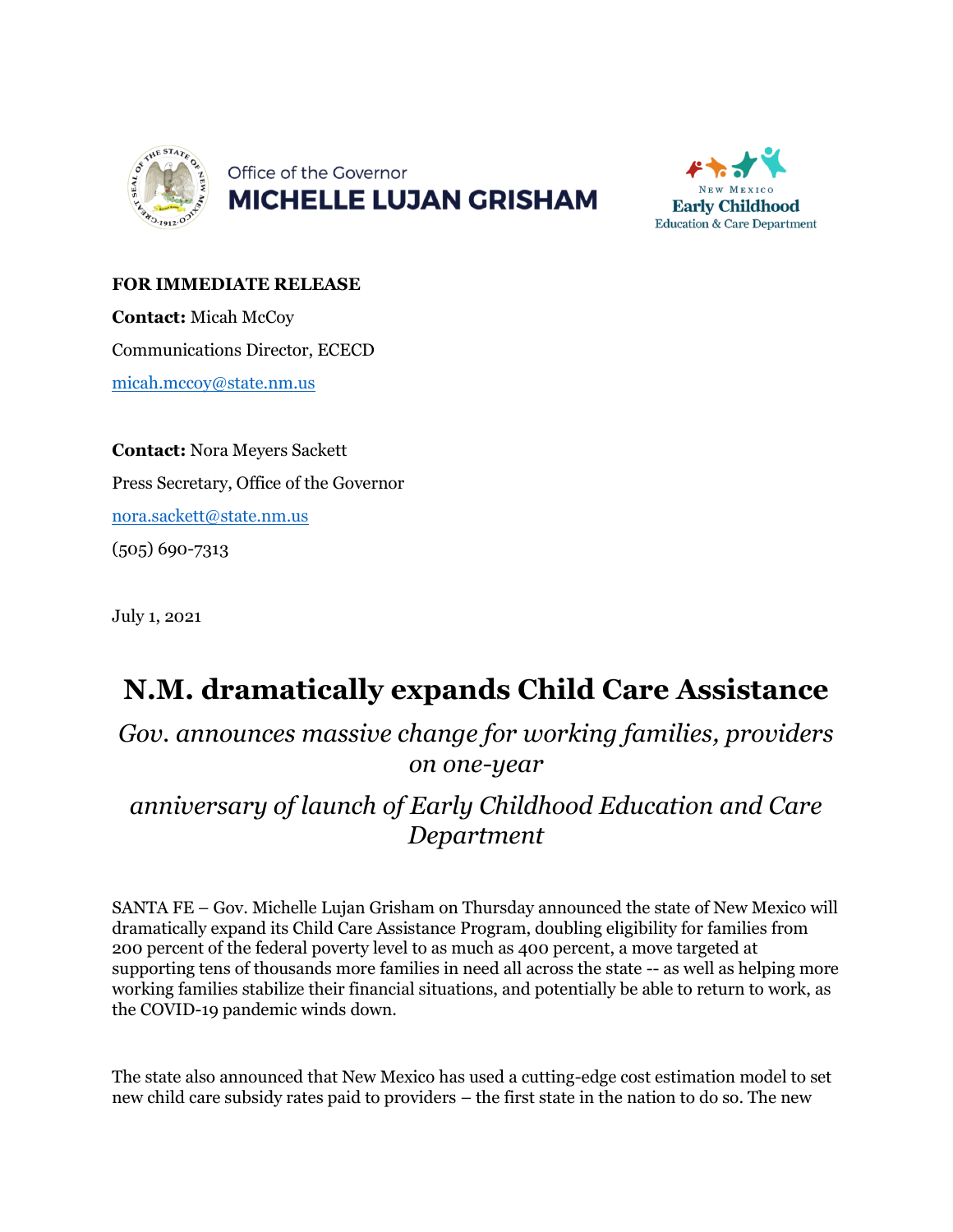rates, effective immediately, will increase subsidy payments to providers in all settings. These across-the-board increases will allow child care businesses to better support the true costs of providing high-quality education and care to New Mexico's children. This move will help child care providers improve quality and expand offerings and, as a result, enhance choices for parents and families seeking a full range of high-quality child care services.

The governor made the announcement at the offices of the Early Childhood Education and Care Department on the one-year anniversary of the launch of the new state agency focused on improving and expanding a cohesive, equitable and effective early childhood system in New Mexico.

The one-year celebration – which coincided with the state's July 1 "Opening Day," the retirement of COVID-19 color-coded county-level occupancy restrictions – was attended by New Mexico families, business leaders, tribal leaders, early childhood providers, community leaders and advocates as well as representatives of higher education institutions. Lt. Gov. Howie Morales, as well as Sen. Michael Padilla, the lead sponsor of the 2019 legislation that created the Early Childhood Education and Care Department, attended the celebration, as well.

Using emergency funds available through the American Rescue Plan, beginning Aug. 1, New Mexico will raise Child Care Assistance income eligibility for families from 200 percent of federal poverty level to 350 percent of poverty level -- with a phase out at 400 percent of the poverty level, meaning a modest increase in income won't mean losing access to the assistance.

In short, the expanded eligibility – aimed at reducing or eliminating out-of-pocket child care costs for a huge swath of the New Mexican middle class – means that middle class New Mexico families whose income was slightly too high to qualify for child care assistance but still too low to comfortably afford the cost of care will now get some much-needed relief.

"This is the single largest eligibility expansion in the history of our child care assistance program," said **Gov. Lujan Grisham**. "And this change establishes virtually universal free or reduced-cost child care in New Mexico for at least the next two years as our economy recovers and New Mexicans get back to work. Using federal emergency funds to close the affordability gap for both parents and providers will be a game changer for early childhood education, working families and the broader New Mexico economy. This is one of the most significant policy changes we can make to help New Mexico working families – and we'll keep looking at ways to push the envelope even farther."

The increase in child care assistance rates will help providers in New Mexico to improve and expand their businesses to meet the needs of families in their neighborhoods and communities. Making quality care affordable through increased subsidies to providers will mean that they will better be able to staff their classrooms with credentialed and well-compensated early childhood